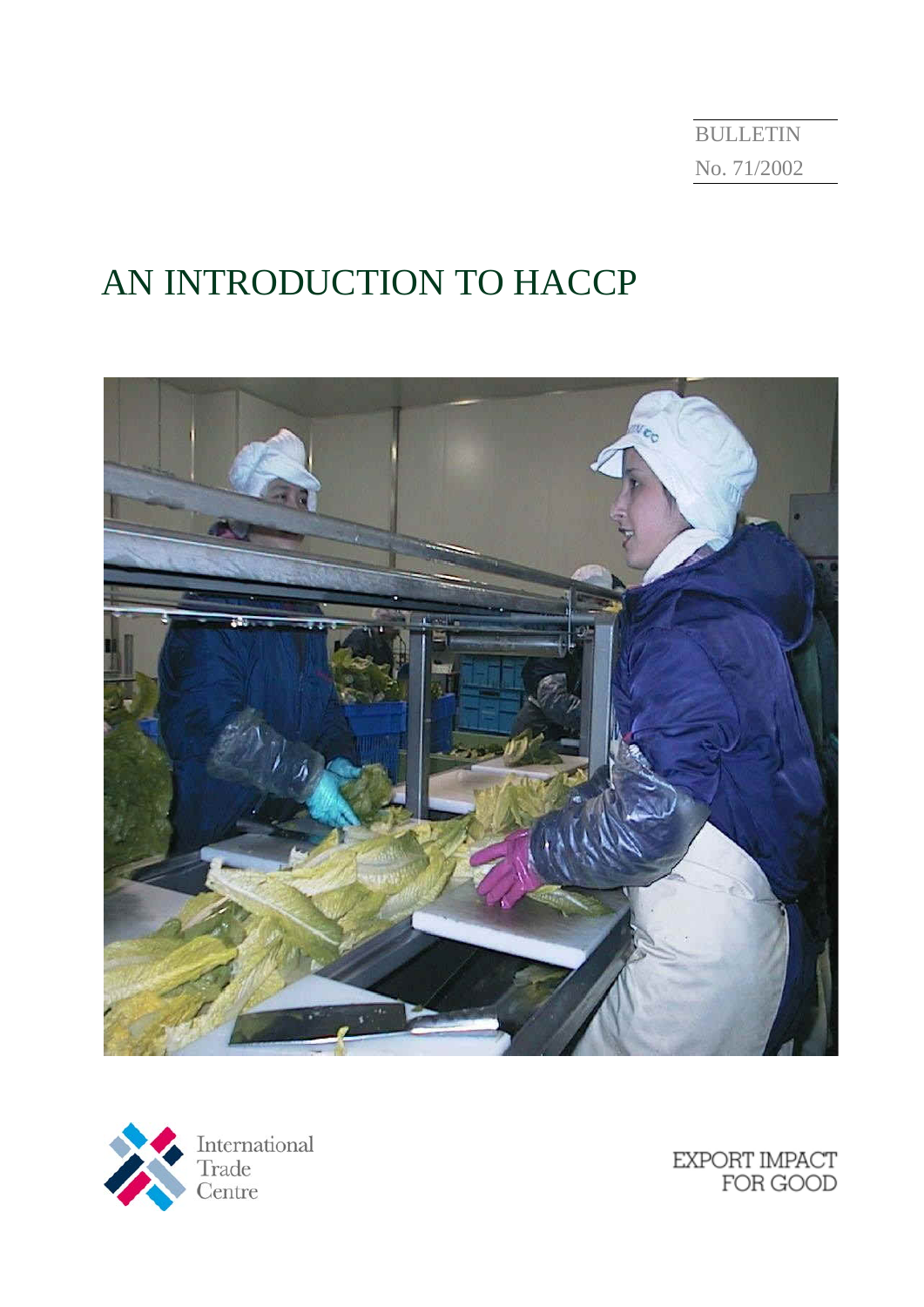The designations employed and the presentation of the material in this bulletin do not imply the expression of any opinion whatsoever on the part of the International Trade Centre (ITC) concerning the legal status of any country, territory, city or area or its authorities, or concerning the delimitation of its frontiers or boundaries.

Mention of company names, commercial products and brand names does not imply the endorsement of ITC.

While every effort has been made to verify the information contained in this document, ITC cannot accept any responsibility for any errors that it may contain.

This bulletin consists of a directory of marks and labels related to food safety and geographical indications, environmental integrity and social equity. This list of marks and labels is an illustrative one and it is far from exhaustive.

This bulletin has been prepared, without formal editing as a service to exporters and industries in developing countries and economies in transition, under the guidance of S. K. Gujadhur, Senior Adviser on Standards and Quality Management, Enterprise Competitiveness Section, Division of Business and Institutional Support, International Trade Centre (ITC).

For more information:

*Street address*: ITC, 54-56 rue de Montbrillant, CH 1202 Geneva, Switzerland

*Postal address*: ITC, Palais des Nations, 1211 Geneva 10, Switzerland

*Telephone*: +41.22.730.03.96 – *Fax* +41.22.730.05.76

*E-mail*: [quality@intracen.org](mailto:quality@intracen.org) - *Internet*: http://www.intracen.org/eqm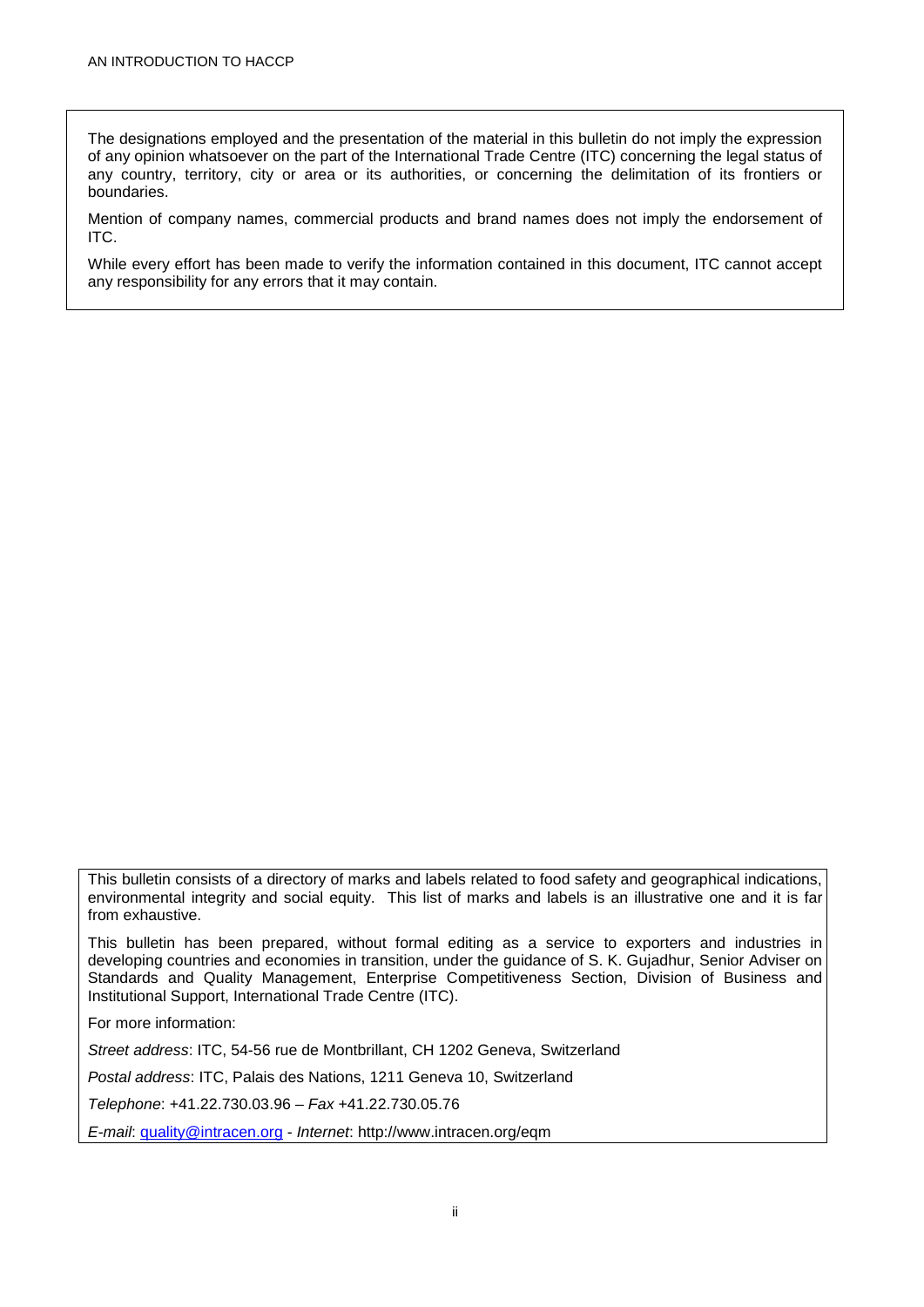# **Contents**

# **Annexes**

|   | Example of decision tree to identify CCPs                               |    |
|---|-------------------------------------------------------------------------|----|
|   | List of selected websites where information about HACCP can be obtained | 10 |
| Ш | List of selected documents on HACCP                                     |    |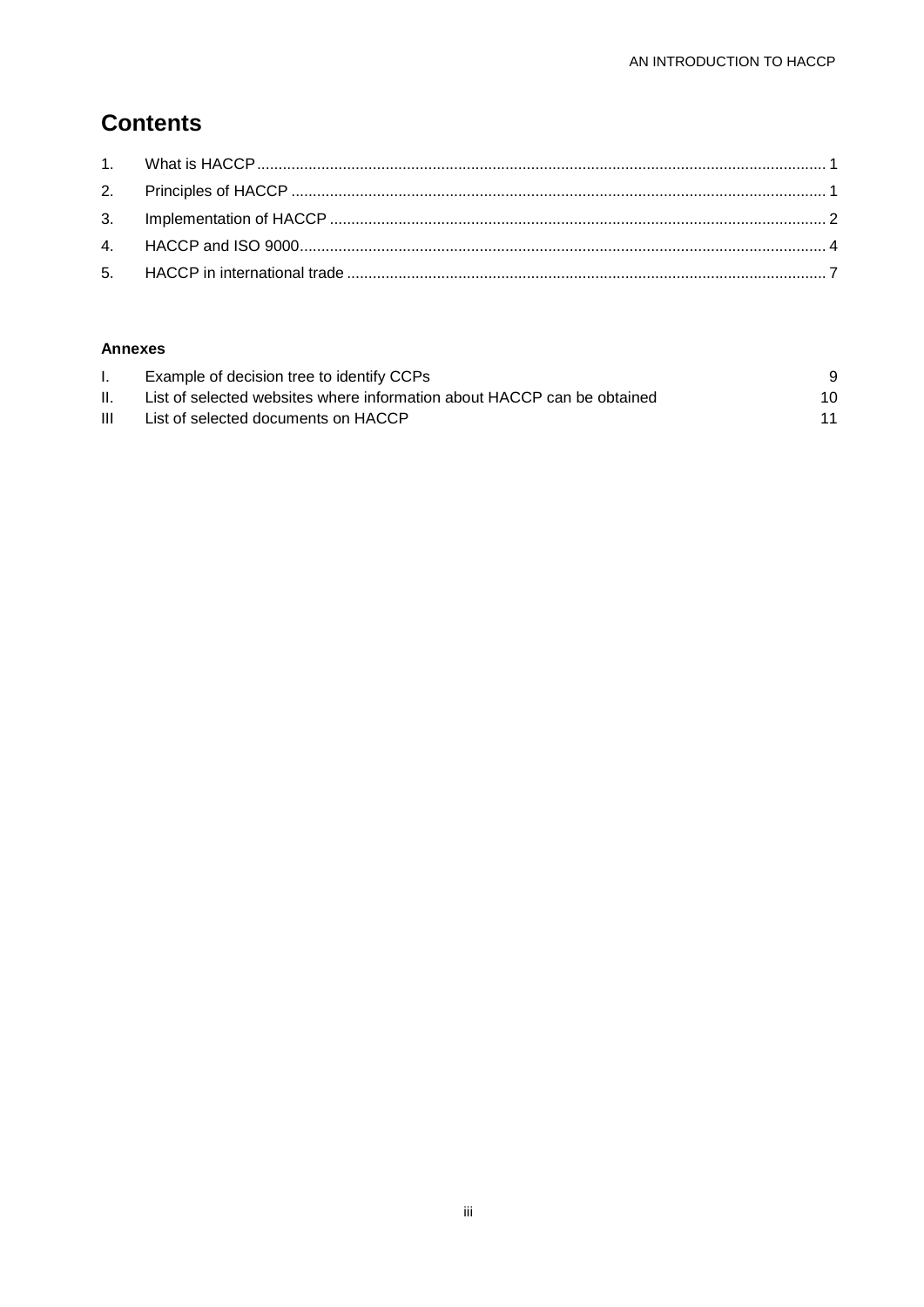#### AN INTRODUCTION TO HACCP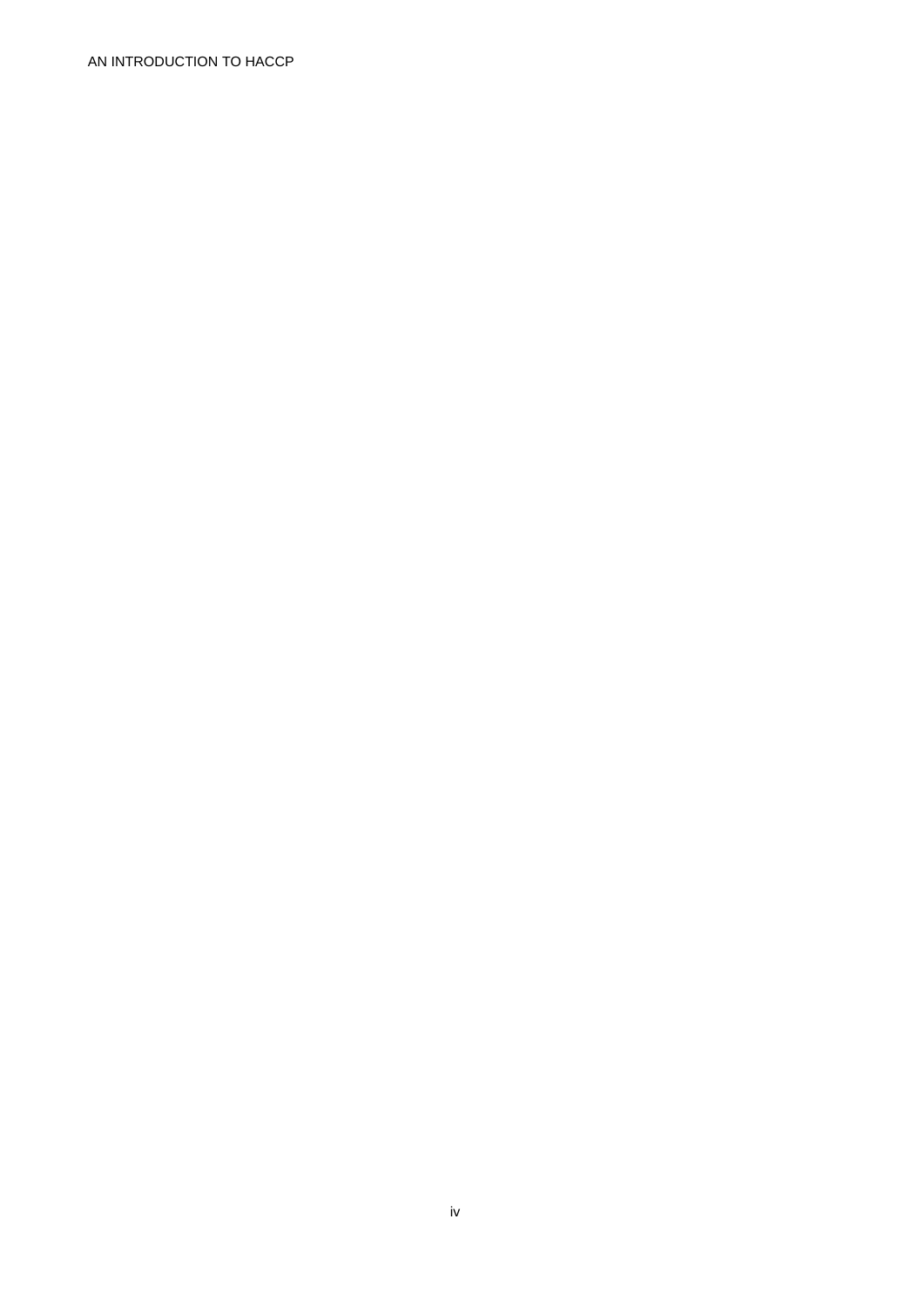# <span id="page-4-0"></span>**1. What is HACCP**

HACCP is an abbreviation for the Hazard Analysis Critical Control Point system, which is synonymous with food safety management. It is "a system which identifies, evaluates, and controls hazards which are significant for food safety." HACCP is a system that gives confidence that food safety is being managed effectively. The system looks for hazards, or anything that could go wrong regarding product safety, and implements controls subsequently to ensure that the product will not cause harm to the consumer.

HACCP was developed originally as a microbiological safety system in the early days (1960s) of the US manned space programme, as it was vital to ensure the safety of food for astronauts. The Pillsbury Company working alongside the National Aeronautics and Space Administration (NASA) of the United States and the US Army Laboratories developed the original system.

A "hazard" as used in the HACCP system is defined as "a biological, chemical or physical agent in, or condition of food, with the potential to cause an adverse health effect". A "Critical Control Point" (CCP) is "a step at which control can be applied and is essential to prevent or eliminate a food safety hazard or reduce it to an acceptable level".

HACCP is based on the principle that hazards affecting food safety can be either eliminated or minimized by prevention during production rather than by inspection of the finished product. Its goal is to prevent hazards at the earliest possible point in the food chain. The HACCP approach can be applied right from harvest to the point of consumption. Adding HACCP to traditional inspection and quality control activities would lead to a preventive quality assurance system in a company. Companies using the HACCP system will be able to provide greater confidence about food safety to consumers as well as to food regulatory authorities.

In many food processing industries established ways of operating, including methods of food processing and handling have become entrenched. The application of HACCP may require a fundamental change in the culture or attitudes of those involved in food processing. A good example is the need to establish a written procedural manual and for written records. In many industries there is no tradition of written procedures or records of quality or safety parameters, indeed the skill of the individual in many food processing situations is what is "in their head". HACCP requires a fundamental change in attitudes, focused record keeping and documentation, even though many of the procedures to be documented themselves may remain unchanged. Similarly, those attempting to implement HACCP may find it difficult to grasp the concept of risk-based food safety controls, particularly if they have been accustomed to controls based on pre-specified physical parameters that may bear little resemblance to the particular characteristics of the food processing operation in which they are involved. It is very important that all the people working in the company understand the HACCP system and that they maintain it. The adoption of HACCP simply to satisfy a regulatory requirement has the potential to lead to failure in that company.

The HACCP system and guidelines for its application were developed by the Codex Committee for Food Hygiene on the Codex Alimentarius Commission, a joint Food Standards Programme of the Food and Agriculture Organization (FAO) of the United Nations, and the World Health Organization (WHO). The HACCP system and guidelines were published in 1993 and revised in 1997.

# <span id="page-4-1"></span>**2. Principles of HACCP**

The HACCP system consists of seven principles, which outline how to establish, implement and maintain a HACCP plan for the operation under study.

## **Principle 1**

**Conduct a hazard analysis**. Identify potential hazards associated with all stages of the production, using a flow diagram of the steps in the process. Assess the likelihood of occurrence of the hazards, and identify preventive measures for their control.

## **Principle 2**

**Identify/Determine the CCPs.** Determine the points/procedures/operational steps that can be controlled to eliminate the hazards, or minimize the likelihood of occurrence, or reduce the hazards to an acceptable level.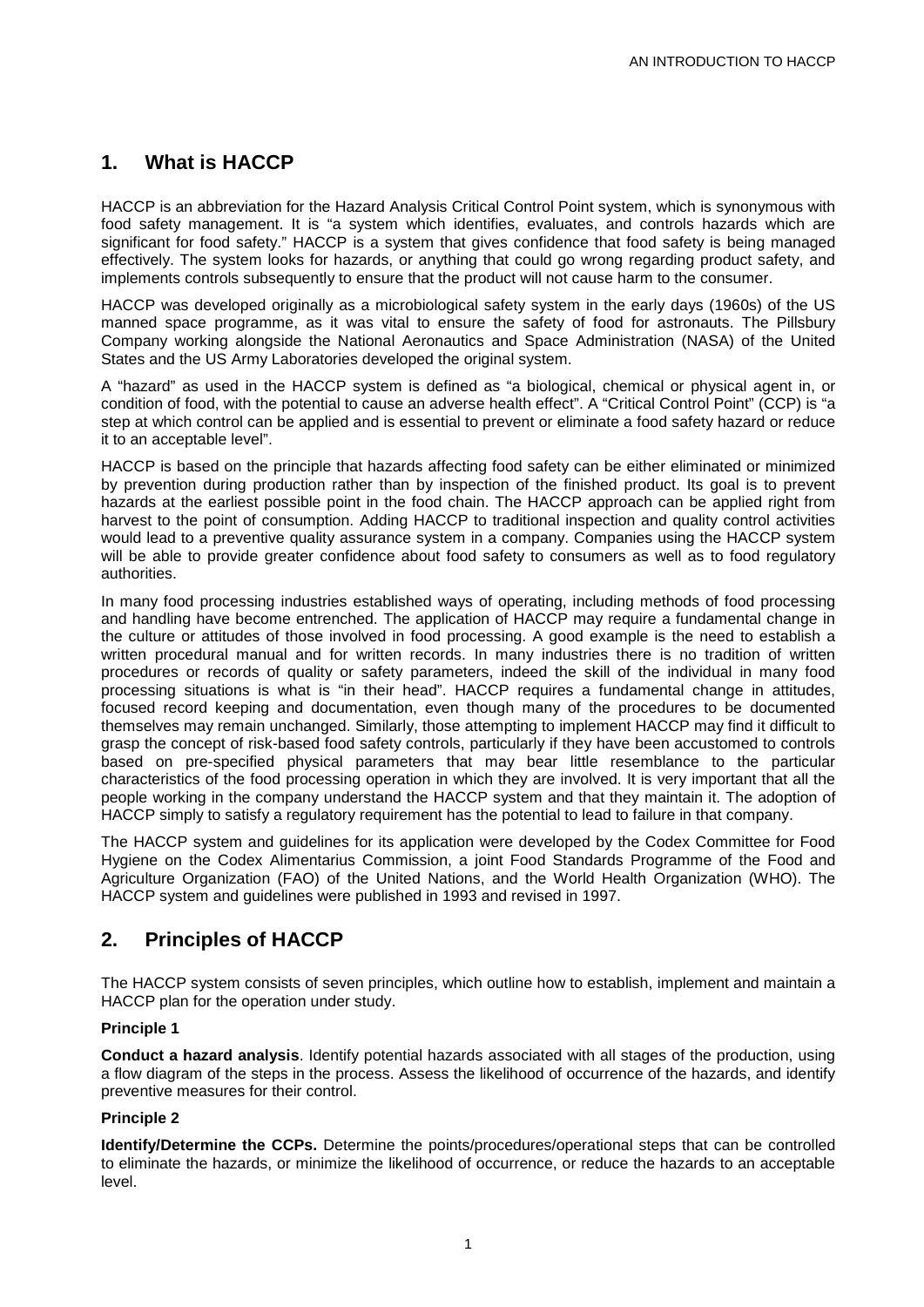#### **Principle 3**

**Establish Critical Limits** (target levels and tolerances), which must be met to ensure the CCPs are under control. They must involve a measurable parameter and may also be known as the absolute tolerance or safety limit for the CCP.

#### **Principle 4**

**Establish a system to monitor control of the CCP** by scheduled testing or observation.

#### **Principle 5**

**Establish the corrective action to be taken when monitoring indicates that a particular CCP is moving out of control.** Corrective action procedures and responsibilities for their implementation need to be specified.

#### **Principle 6**

**Establish procedures for verification to confirm that the HACCP system is working effectively**. Verification procedures must be developed to maintain the HACCP system and ensure that it continues to work effectively.

#### **Principle 7**

**Establish documentation concerning all procedures and records relating to the application of these principles**. Records must be kept to demonstrate that the HACCP system is operating under control and that appropriate corrective action has been taken for any deviations from the Critical Limits.

HACCP is not a "stand-alone" system. Good hygiene practices and other prerequisites for food processing as well as strong management commitment are also necessary; HACCP is not a substitute for these. Training is another essential requirement for a successful HACCP system. As an aid to developing specific training to support a HACCP plan, prepare working instructions and procedures that define the tasks of the operating personnel at each critical control point.

# <span id="page-5-0"></span>**3. Implementation of HACCP**

HACCP is a system that assists organizations to identify potential food safety hazards in the entire food supply chain and to take preventive measures for their control. HACCP focuses on the prevention of hazards rather than relying on end product testing. The following sequence of 12 steps, included in the guidelines developed by the Codex Committee on Food Hygiene, is the recommended approach to develop a HACCP programme.

#### **Step 1: Assemble HACCP team**

Set up a multi-disciplinary team that includes representatives from production, sanitation, quality control, food microbiology, etc. This team should be assigned specific segments of the food chain to be covered in the HACCP system, and be entrusted with developing a HACCP system as described from Step 2 onwards. Top management must give its full support to the team. If the required expertise is not available within the company, bring in help from a consultant.

#### **Step 2: Describe product**

Draw up a full description of the product for which the HACCP plan is to be prepared, including product composition, structure, processing conditions, packaging, storage and distribution conditions, required shelf life, instructions for use, etc.

#### **Step 3: Identify intended use**

Identify the intended use of the product by the end-user or consumer. You need to determine where the product will be sold as well as the target group (e.g. institutional catering, homes for senior citizens, hospitals, etc.).

#### **Step 4: Construct flow diagram**

You need to carefully examine the product/process and produce a flow diagram around which to base the HACCP study. Whatever the format you choose, study all the steps involved in the process – including delays during or between the steps from receiving the raw material to placing the end-product on the market – in sequence, and present them in a detailed flow diagram with sufficient technical data. In the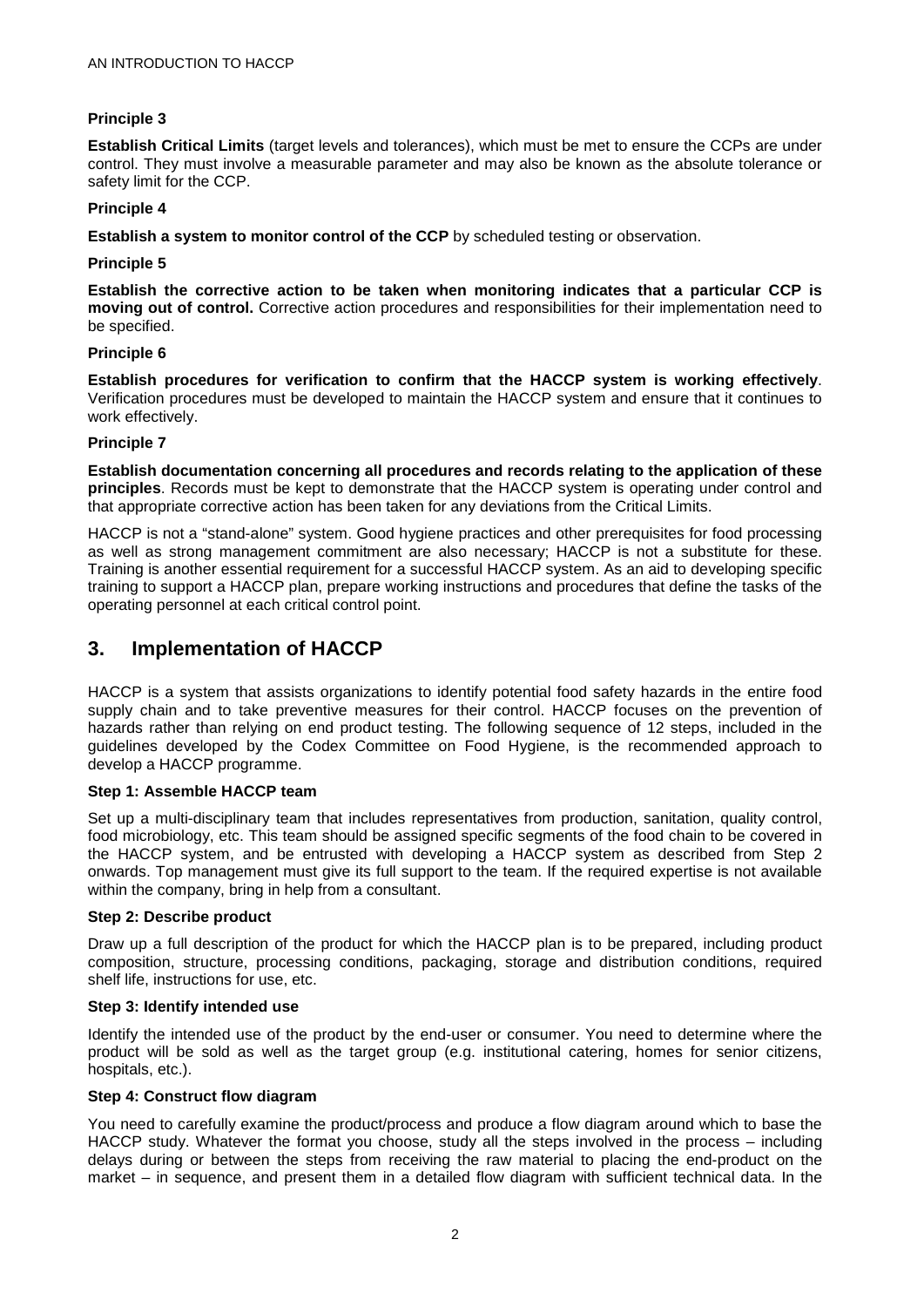diagram, you might also want to include the movements of raw materials, products, wastes, a plan of working premises, equipment layout, product storage and distribution, and of employee moves or changes.

#### **Step 5: On-site confirmation of flow diagram**

The HACCP team should confirm the processing operation against the flow diagram during all stages and hours of operation and amend the flow diagram if necessary.

#### **Step 6: List all potential hazards associated with each step, conduct a hazard analysis, and consider any measures to control hazards**

Using the flow diagram, the team should list all the hazards – biological, chemical or physical – that may reasonably be expected to occur at each process step, and describe the preventive measures that can be used to control such hazards (for example, the use of air curtains, hand and feet washing at entrance to processing areas, wearing of head gear, use of good manufacturing practices [GMP]/standard operating procedures [SOP]/ sanitation standard operating procedures [SSOP], etc.).

#### **Step 7: Determine Critical Control Points (CCPs)**

You may wish to use a decision tree with "yes" or "no" answers to facilitate the determination of CCPs (See Annex A). When applying the decision tree, you need to remain flexible and use common sense to avoid, wherever possible, unnecessary control points throughout the whole manufacturing process. If you identify hazards at a step where control is necessary for safety and no preventive measures exist at that step, you need to modify the process at that step, or at an earlier or a later stage, to include a preventive measure. For example, in a slaughterhouse, covering carcasses with a sanitized cloth to prevent infection by flies is a preventive measure at the carcass stage, which substitutes for a preventive measure such as washing the prepared meat at the next stage, as it will not be possible to disinfect the meat at this stage, i.e., during cutting or mincing operations.

### **Step 8: Establish critical limits for each CCP**

You need to establish critical limits for each CCP. They are normally derived from specifications included in the food legislation of a country or in national or international standards (e.g. moisture levels in milk powder, or pH level and chlorine limit in potable water, etc.). When limits are not taken from regulatory standards (e.g. frozen storage temperature) or from existing and validated guides of good manufacturing practices, the HACCP team should ascertain the validity of such limits relative to the control of identified hazards and critical points.

#### **Step 9: Establish a system of monitoring each CCP**

Monitoring is the scheduled measurement or observation of a CCP to determine conformance to its critical limits. The monitoring procedures must be able to determine loss of control, if any, at the CCP (e.g. improper control of the temperature that may lead to faults in the functioning of a pasteurization unit in a dairy plant). Monitoring for CCPs needs to be done rapidly, as they later relate to on-line processes, and there is usually no time for lengthy analytical testing. Physical and chemical measurements are often preferred as these can be done rapidly and can frequently indicate microbiological control of the product.

The programme of observations or measurements should properly identify for each critical point:

Who is to perform monitoring and checking;

When monitoring and checking are performed; and

How monitoring and checking are performed.

All records and documents associated with monitoring CCPs must be signed by the person(s) doing the monitoring.

#### **Step 10: Establish corrective actions**

The HACCP team should develop specific corrective actions and document them in the HACCP plan for each CCP in the HACCP system so that they can deal with deviations when they occur. Such corrective action should include:

Proper identification of the person(s) responsible for implementation of a corrective action;

Actions required to correct the observed deviation;

Action to be taken with regard to products manufactured during the period when the process was out of control; and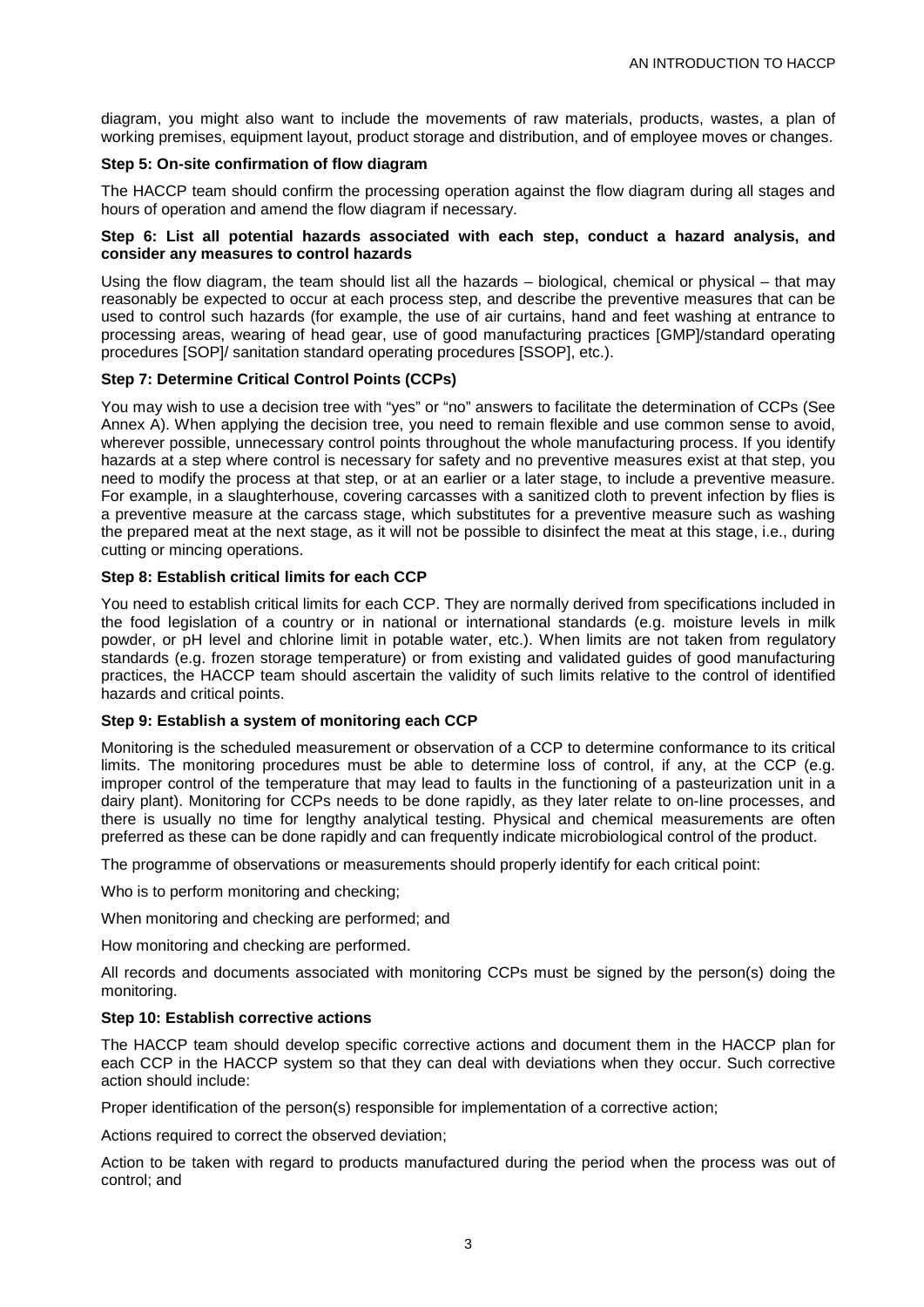Written records of measures taken.

The actions must ensure, for example, that the CCP has been brought under control, that procedures or conditions that created the out-of-control situation have been corrected, and the food affected, disposed off safely, etc.

#### **Step 11: Establish verification procedure**

Develop a verification procedure to ensure that the HACCP system is working correctly. The procedure should include the frequency of verification, which should be conducted by a responsible and independent person. Examples of verification include auditing methods, random sampling and analysis, etc.

#### **Step 12: Establish documentation and record keeping**

The HACCP system requires efficient documentation and accurate record keeping. For example, hazard analysis, identified CCPs and their limits (including revisions, if any) should be documented. Examples of records are CCP monitoring records, records of deviation found and corrective action taken on them, etc.

#### **Common implementation costs**

The type and magnitude of costs involved in the implementation of HACCP varies widely according to the type of product and processing operation, existing conditions and the manner in which HACCP is implemented. It is not uncommon for companies to have to carry out modifications in areas such as material flow, waste flow, water supply system, insect proofing, restricting the entrances to processing areas, installation of air curtains, temperature control of processing areas, etc., if such preventive measures are found necessary during hazard analysis. The total cost of implementing HACCP depends on the general sanitary and hygiene conditions prevalent in the company before initiating HACCP. It should be emphasized that the implementation of HACCP does not necessarily require investment in sophisticated equipment and procedures. All that is required is that Critical Control Points are established and these can be monitored in an effective manner. There are countless cases of food processors being reluctant to implement HACCP because they over-estimate the costs and/or fail to appreciate the potential benefits from improvements in product quality or shelf-life, reduced wastage, etc.

In companies where preventive measures identified during hazard analysis do not require additional equipment or alteration in the plant layout, the cost of implementing HACCP will only relate to costs of training and development of HACCP plans/manuals and to the hiring of consultants (if required). The HACCP system will require initial and continued investment in human resources and the development of training programs for employees.

If the company decides to obtain third-party certification of HACCP then this additional cost should be taken into account.

Studies of the costs of implementing HACCP indicate that the major cost of both implementing and operating HACCP is associated with documentation and record-keeping, particularly staff time. If there is a lack of expertise internally, consultancy fees can also be significant, although there are countless cases of consultants being used when a simple group training course may suffice.

#### **Cost-saving measures**

To implement HACCP in a cost-effective manner, it is advisable for small and medium-sized enterprisess to develop competence among their own personnel for preparing HACCP plans and other system procedures. Competence can be built through sponsoring some staff for training. If required, the services of a food specialist with Good Manufacturing Practices (GMP) and HACCP system experience can be hired for a short period. The specialist can also train company staff. To save costs, you may incorporate a HACCP system into other quality management systems, such as ISO 9001, which may already be in place (see Section 4). By integrating the systems, the cost of periodic internal audits and third-party certification can be reduced.

# <span id="page-7-0"></span>**4. HACCP and ISO 9000**

The food industry is highly regulated by local, national and international laws relating to food safety. More so, consumers are very careful in their buying decisions relating to raw or processed foods. Consumers usually feel more confident when they have evidence of quality management during the manufacturing of food and drink products, in addition to supervision by food regulators.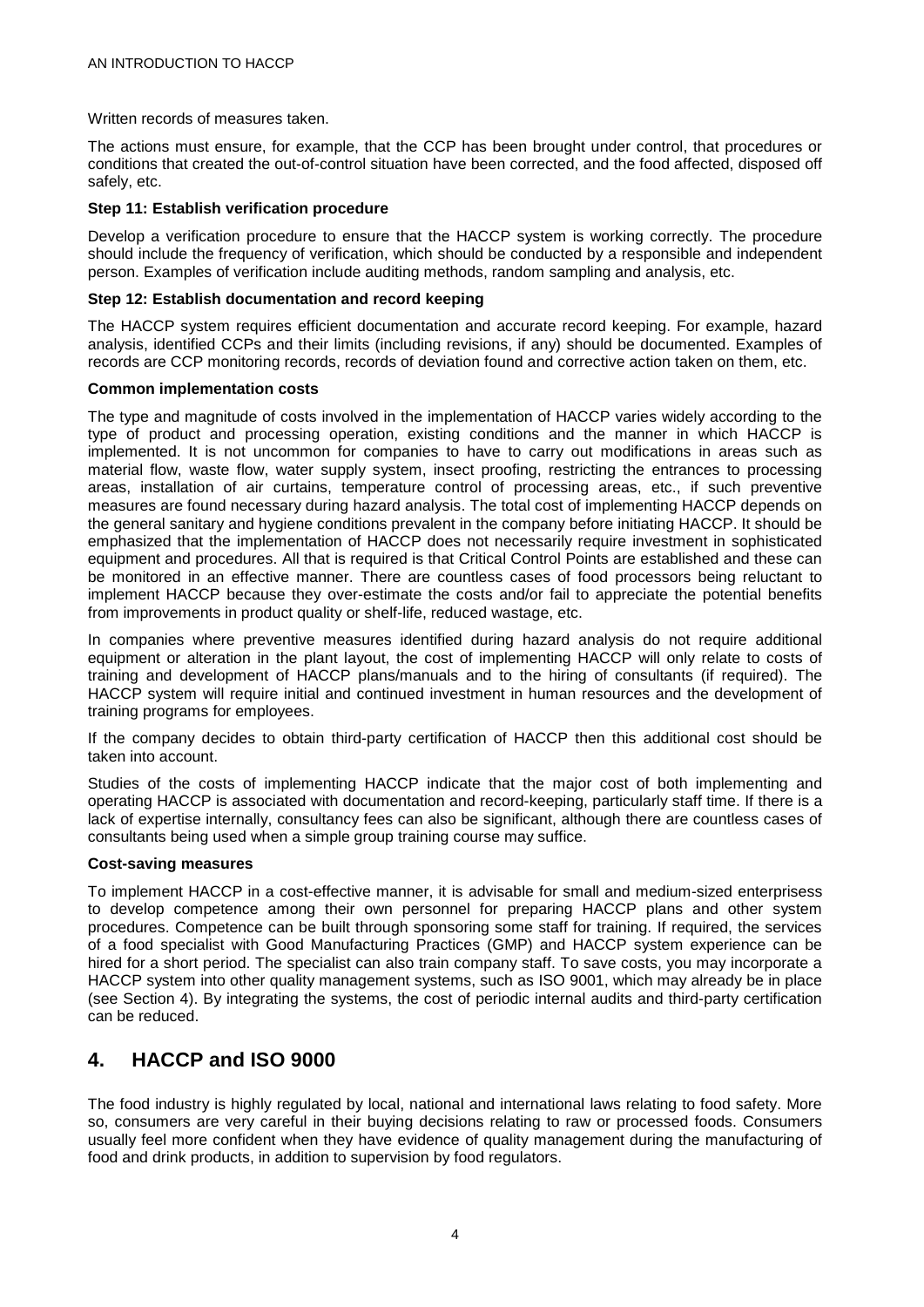The ISO 9000 family of standards is generic in nature and has been developed to assist organizations of all types and sizes that wish to implement and operate a quality management system (QMS). There are no restrictions on its implementation by any sector of industry, including the food and drink industry. Large and small companies that process and/or package food products worldwide have implemented ISO 9000 and obtained third-party certification. These companies may also use HACCP or similar systems as part of their quality assurance system. Some companies are using both ISO 9000 and HACCP as an integrated food safety and quality management system.

ISO 9000 focuses on customer needs and expectations, and one of the most important customer expectations is to have safe food products. Applying HACCP within an ISO 9000 QMS can result in a food safety system that is more effective than applying ISO 9001 or HACCP separately. The emphasis of both systems is prevention rather than correction of problems or deficiencies after they occur. A company implementing a HACCP system does not have to comply with ISO 9001 but it is desirable.

The seven principles of HACCP can be integrated with ISO 9001:2000 requirements, as explained below:

#### **QMS documentation**

When developing documentation for ISO 9001 (such as a Quality Manual, quality system procedures, work instructions, quality plans, etc.), also take into account HACCP Principle 7, which requires you to establish documentation on all procedures and records, to ensure that requirements concerning food safety aspects are integrated at the documentation stage.

#### **Management responsibility**

When defining the requirements concerning management responsibility (e.g. quality policy, quality objectives, planning, customer focus, communication, responsibility and authority), you can incorporate the requirements of Principle 1 (conducting a hazard analysis), Principle 2 (determining critical control points [CCPs]) and Principle 4 (establishing a system to monitor CCPs).

For example:

- In the quality policy, stress that the organization is fully aware of its problems within the food chain, by referring to food production, hygiene and safety;
- Consider the HACCP plan while carrying out QMS planning; and
- Make all personnel aware of the role they play in achieving stated policies and objectives and in meeting customer requirements for both food safety and quality.

#### **Resource management**

When managing resources for ISO 9000 (e.g. human resources, infrastructure, work environment, and other services), ensure that you have provided resources for preventing hazards (HACCP Principle 1) and resources to monitor the control of CCPs (Principle 4). For example:

- The design and maintenance of the work area has a major effect on food safety;
- Appropriate maintenance of equipment can also ensure that hazards do not affect the food production process;
- Effective sanitary and hygiene conditions in the processing area, including drainage, pest control, segregation of wastes, health screening of employees, provision of appropriate work wear (coats, boots, head gears, etc.) are essential for food products.

#### **Product realization processes**

In your product realization processes (e.g. planning, identification and review of customer requirements, design and development, purchasing and operational controls), you can integrate several HACCP principles, e.g. Principle 1 (identifying hazards), Principle 2 (determining CCPs), Principle 4 (establishing a system to monitor control of CCPs), etc. For example:

- Incorporate the HACCP study and CCPs into the product realization planning process.
- Identify potential users and consumers for each product. Give careful consideration to the special requirements of groups of consumers such as babies, children, patients, elderly people, etc.
- Determine specific customer and regulatory requirements such as control limits of pesticides, residues, and heavy metals; test methods, etc.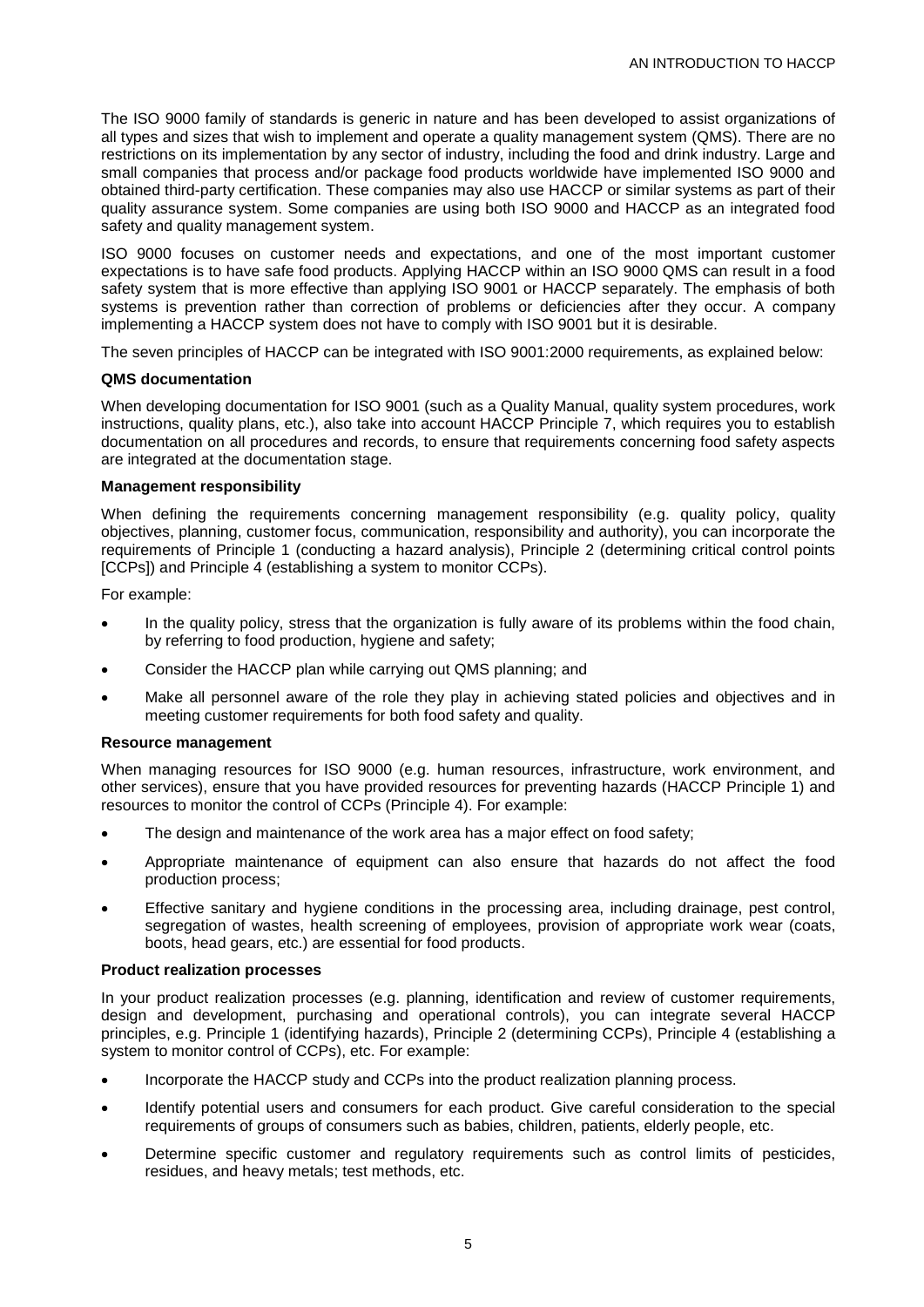- Make food safety paramount when developing new products. Consult regulatory requirements relating to the product during product development.
- In purchasing processes, check suppliers' capability to adhere to critical limits at critical control points for raw materials, equipment, cleaning chemicals, transport services, laboratory testing services, warehousing, distribution, etc.
- In your HACCP plan, include the identification of product and its traceability at each stage of processing to ensure compliance with legal requirements for batch/lot traceability control on raw materials and packaging materials.
- Include controls identified in your HACCP plan for storage handling, delivery conditions of the product including temperature/humidity control, shelf life, hygiene, and infestation controls.
- Processes such as pasteurization and sterilization, require well-defined process conditions, trained personnel, adequate machinery and equipment to reduce reliance on end-product testing.
- The verification of measuring and monitoring devices in the food industry is crucial, and may require data from inter-laboratory studies.

#### **Measurement, analysis and improvement**

In measuring, analyzing and improving the processes of ISO 9000, you can address HACCP Principle 3 (establishing critical limits), Principle 4 (establishing a system to monitor control of CCPs), Principle 5 (establishing corrective action) and Principle 6 (establishing a verification procedure to check effective operations).

- A *monitoring plan* is the output of a HACCP plan. It should include monitoring of product, process, services, environmental aspects concerning food safety, etc. Measurement and monitoring records are the backbone of a documented HACCP system, as the records provide evidence that a product is within defined acceptance limits.
- The overriding principle behind the establishment of a HACCP system is to ensure that products are produced safely. It is argued that "after-the-fact inspection" will not contribute to this principle, and therefore gathering information as to whether the controls identified and executed have been successful or not is extremely important. The results of the monitoring exercises will show whether the control steps have been effective.

#### **General**

The QMS requirements of training, internal audit and management review ensure the effective operation and measurement of the HACCP system through internal audit; periodic review of audit results and other data by top management ensures that the HACCP system will continue to provide the desired results, i.e. the provision of safe food to its consumers.

The HACCP approach and the ISO 9000 QMS are complementary. For companies that have not yet settled on setting up a QMS but have decided to adopt HACCP for controlling food safety requirements, it is advisable to first develop a HACCP system and then integrate it into a QMS, when the company decides to adopt ISO 9000. Those companies that have already set up a QMS conforming to ISO 9001 may use the HACCP approach to upgrade their quality planning to include food safety issues, if this has not already been done.

#### **National HACCP system standards**

National HACCP system standards have been developed in many countries. Certification bodies provide third-party certification to companies that implement such standards. For example, Det Norske Veritas (DNV), an international certification body, provides an accredited Food Safety Management System certification to Danish Standard DS 3027, *Requirements of Food Safety according to HACCP*.

The Bureau of Indian Standards (BIS) provides two certification schemes to the food industry, the first for a HACCP system alone, and the second for a combined HACCP and ISO 9000 system:

- Food Safety Certification against Indian Standard IS 15000:1998,Food Hygiene Hazard Analysis and Critical Control Point (HACCP) - System and Guidelines for its Application.
- The HACCP-based Quality Management System Certification provides for two certifications through one audit; certification of the quality system to Indian Standard IS/ISO 9000, and certification of HACCP to IS 15000:1998.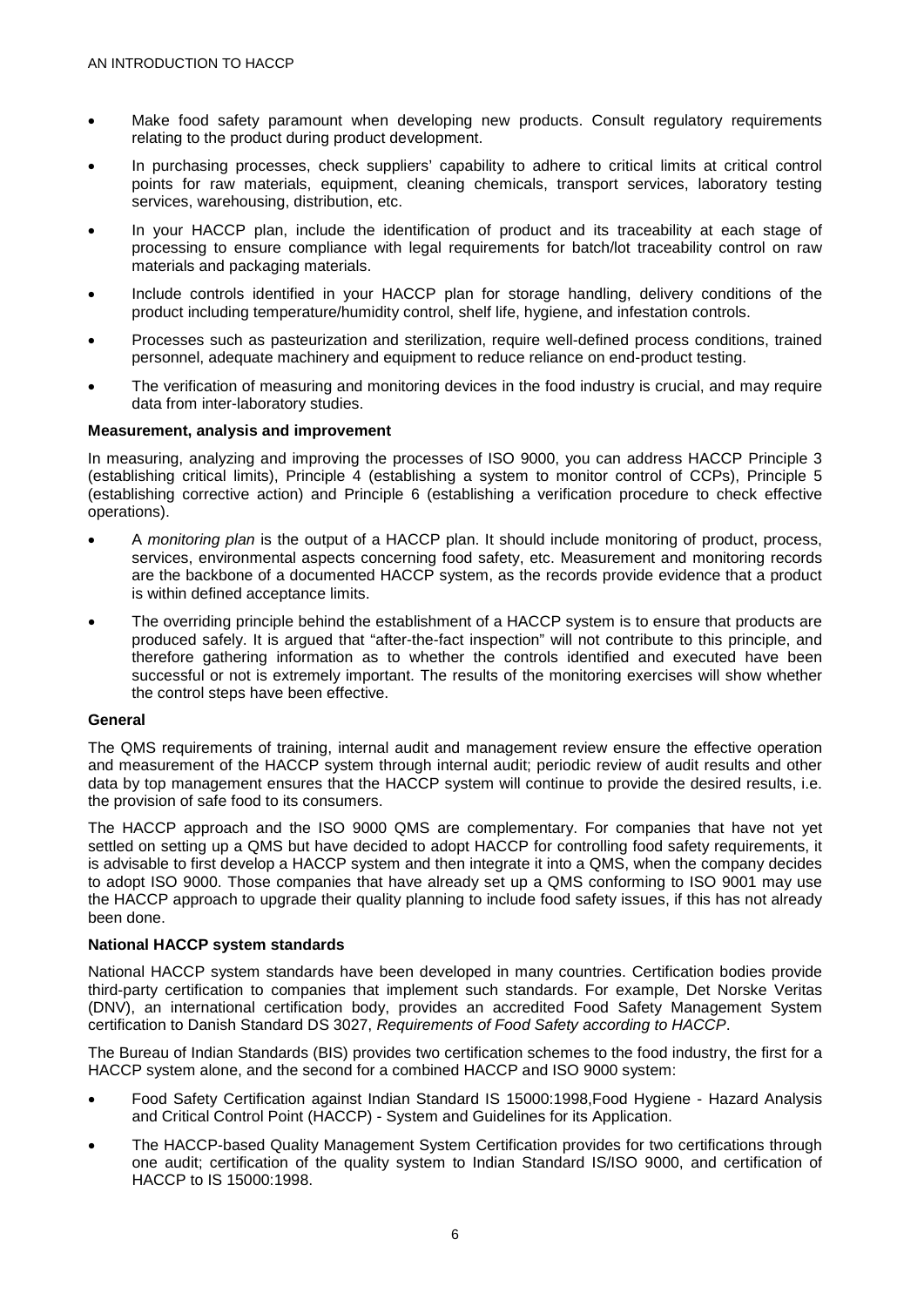# <span id="page-10-0"></span>**5. HACCP in international trade**

It is important for SMEs in the food processing business to use HACCP: firstly because of internal benefits like reducing the risk of manufacturing and selling unsafe products and thus providing better confidence to consumers; and secondly, because food regulatory authorities in many countries are adopting or likely to adopt HACCP as a part of their food regulations. By implementing HACCP, you will have opportunities to export to such markets. Some examples are given below:

- In the United Kingdom, the Food Safety Act, 1990, and the Food Hygiene Inspection Codes of Practice both include HACCP.
- Canada has developed a Food Safety Enhancement Programme (FSEP) to encourage the establishment of HACCP-based procedures in all registered establishments in the agricultural and food processing sectors.
- The Australian Quarantine and Inspection Service (AQIS) has developed a new inspection system known as Food Hazard Control System (FHCS).
- In the USA, the Food Adviser to the Center for Food Safety and Applied Nutrition has recommended that the US Food and Drug Administration (FDA) encourage and eventually require HACCP for the entire food industry. The FDA revised the Food Code in 1993, making it compatible with HACCP concepts. From December 1997, all fish and fishery products produced and marketed in the USA have had to comply with HACCP requirements. FDA verifies HACCP plans prepared by producers. This also applies to imports of fish and fishery products into the USA. Importers are required to obtain HACCP plans from the concerned producers (exporters) in the exporting country and submit them to FDA for verification. In addition, many HACCP principles are already in place in the FDAregulated low-acid canned food industry. The juice industry is subject to HACCP regulation according to a staggered schedule since January 2002. The US Department of Agriculture has required the use of HACCP in meat and poultry processing plants since January 1999. FDA published the *Fish and Fishery Products Hazards and Controls Guide* in September 1996 to assist processors in the development of their HACCP plans, identify hazards and formulate control strategies for those hazards. FDA is now considering development of regulations that would establish HACCP as the food safety guideline throughout other areas of the food industry.
- In the European Union (EU), EU Council Directive No. 93/43/EEC of 14 June 1993 on Hygiene of Foodstuffs requires that food business operators should develop HACCP-based systems for ensuring food safety. This Directive further suggests that member states may develop codes of practice for specific food industries and adopt EN 29000 (the European equivalent of the ISO 9000 series) to implement the general rules of hygiene and guides to good hygiene practices. The European Commission Decision of 20 May 1994 (94/356/EC) requires a system of "own checks" for the production and sale of fishery products in EU countries. This decision also applies to imports. "Own check" means all those actions aimed at ensuring and demonstrating that a fishery product satisfies the requirements of the above decision. The "own check" included in this decision contains HACCP requirements. The EU has also decided that HACCP plans prepared by producers/exporters are verified by an authority nominated by the European Union. For example, in India, EU authorities have nominated the Export Inspection Council, a statutory body under the Ministry of Commerce, to verify exporters' HACCP plans.
- HACCP third-party certification on a voluntary basis exists in Australia, New Zealand, some countries of Europe, India, Brazil, etc. It has also started in some countries in the Middle East, South Asia and Latin America.

As shown above there are many different ways in which HACCP as a concept is implemented into regulatory food safety requirements. In some cases, for example the United States, detailed HACCP plans may be specified, the basic elements of which food processors must translate and implement in their own operations. In other cases there may be a general requirement to implement HACCP-based food safety controls, for example for certain products in the European Union. In such cases, food processors must demonstrate that they have an effective HACCP system in place, although the specific way in which the system is implemented and operated is flexible. Further, in some cases a full seven-point HACCP system may be required, including verification, whilst in others a six-point system, without a specific requirement for verification, may be required. It should be emphasized, however, that a properly implemented HACCP system, which will continue to operate effectively over time, requires the full seven steps.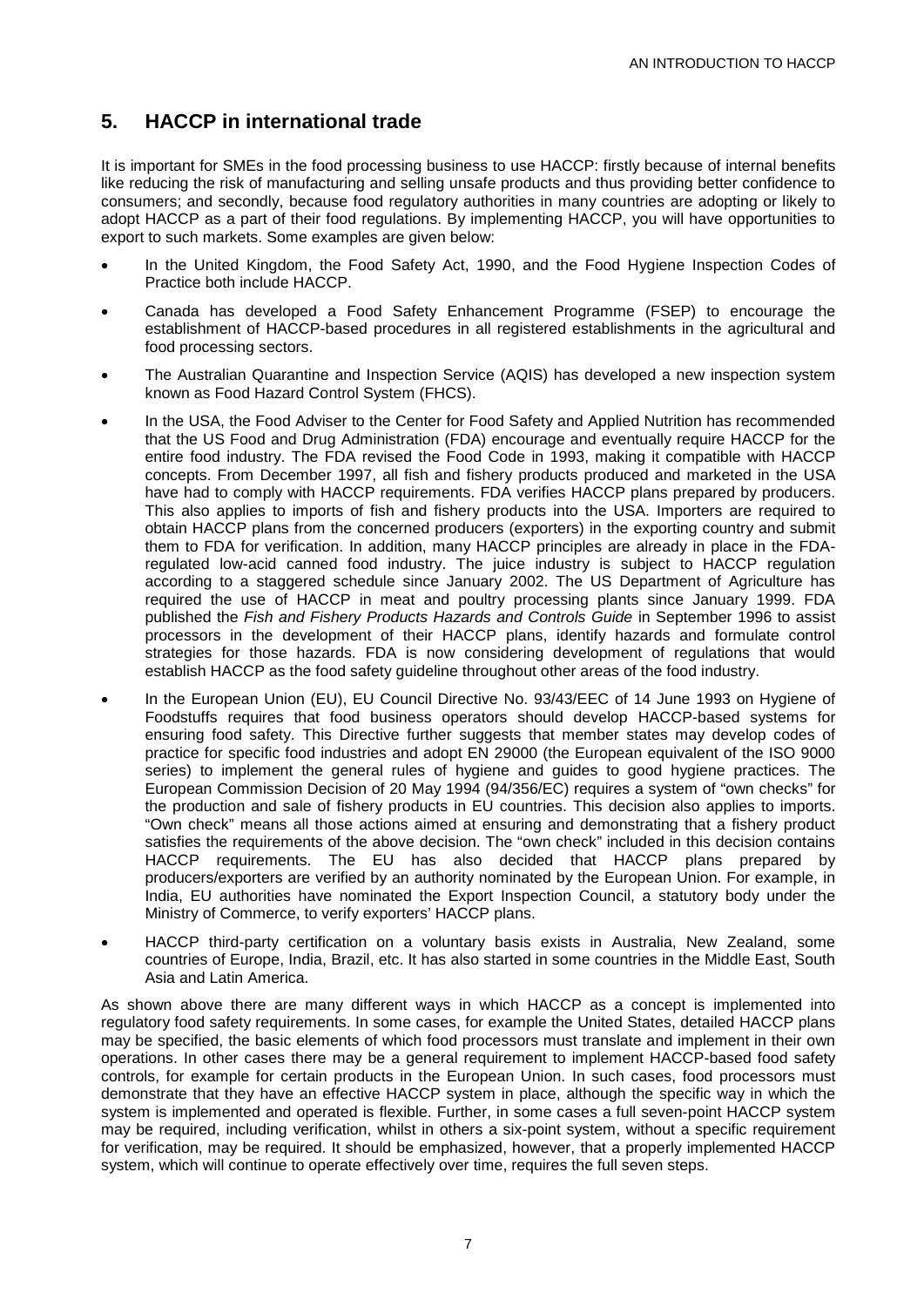#### AN INTRODUCTION TO HACCP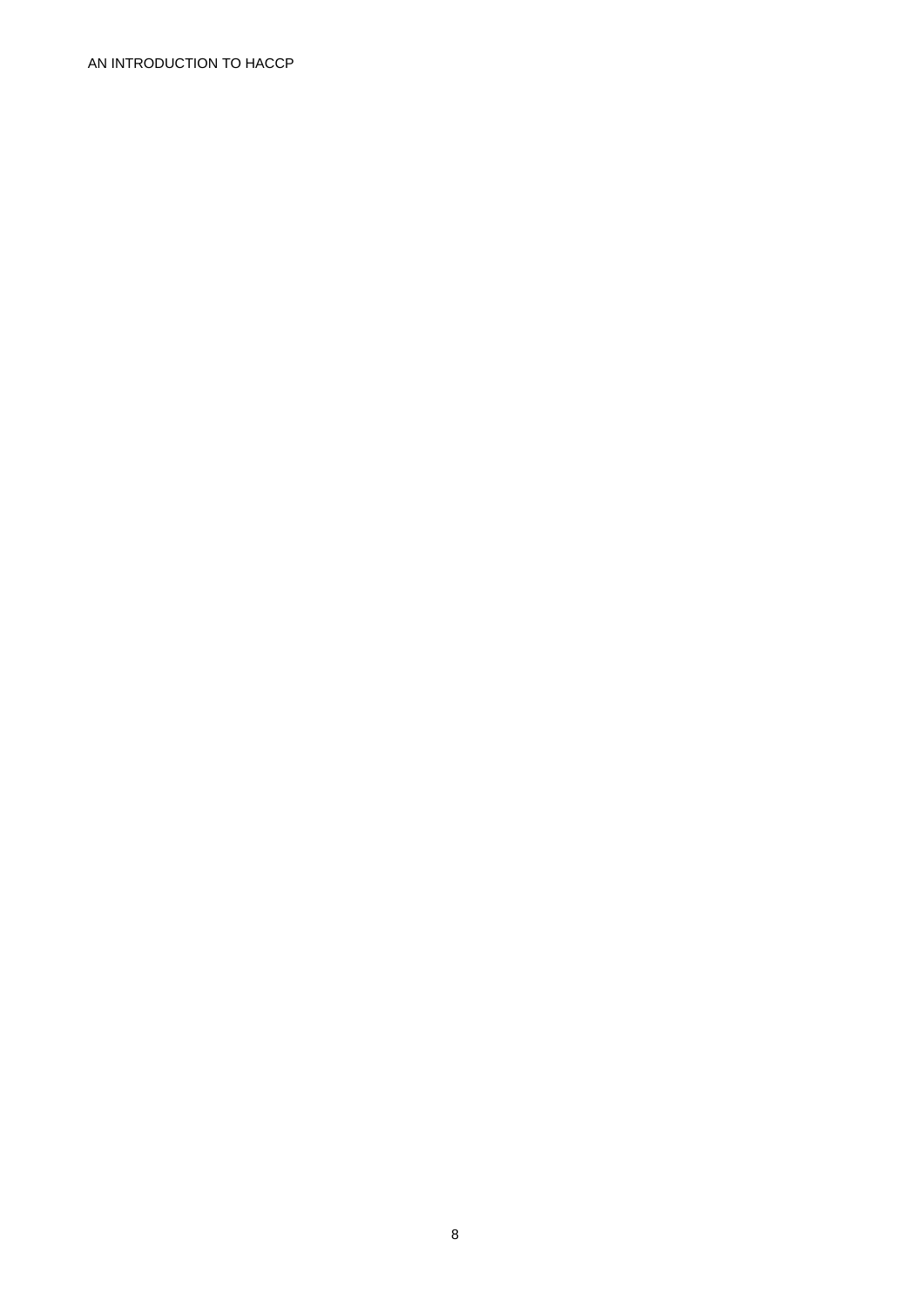## **Annex I**

# **Example of decision tree to identify CCPs**



 $\left( ^{*}\right)$ Proceed to the next identified hazard in the described process.

Acceptable and unacceptable levels need to be defined within the overall objectives in identifying the CCPs of t HACCP plan.

Source:<http://www.who.int/fsf/Codexreview/diagramCodexHACCP.pdf>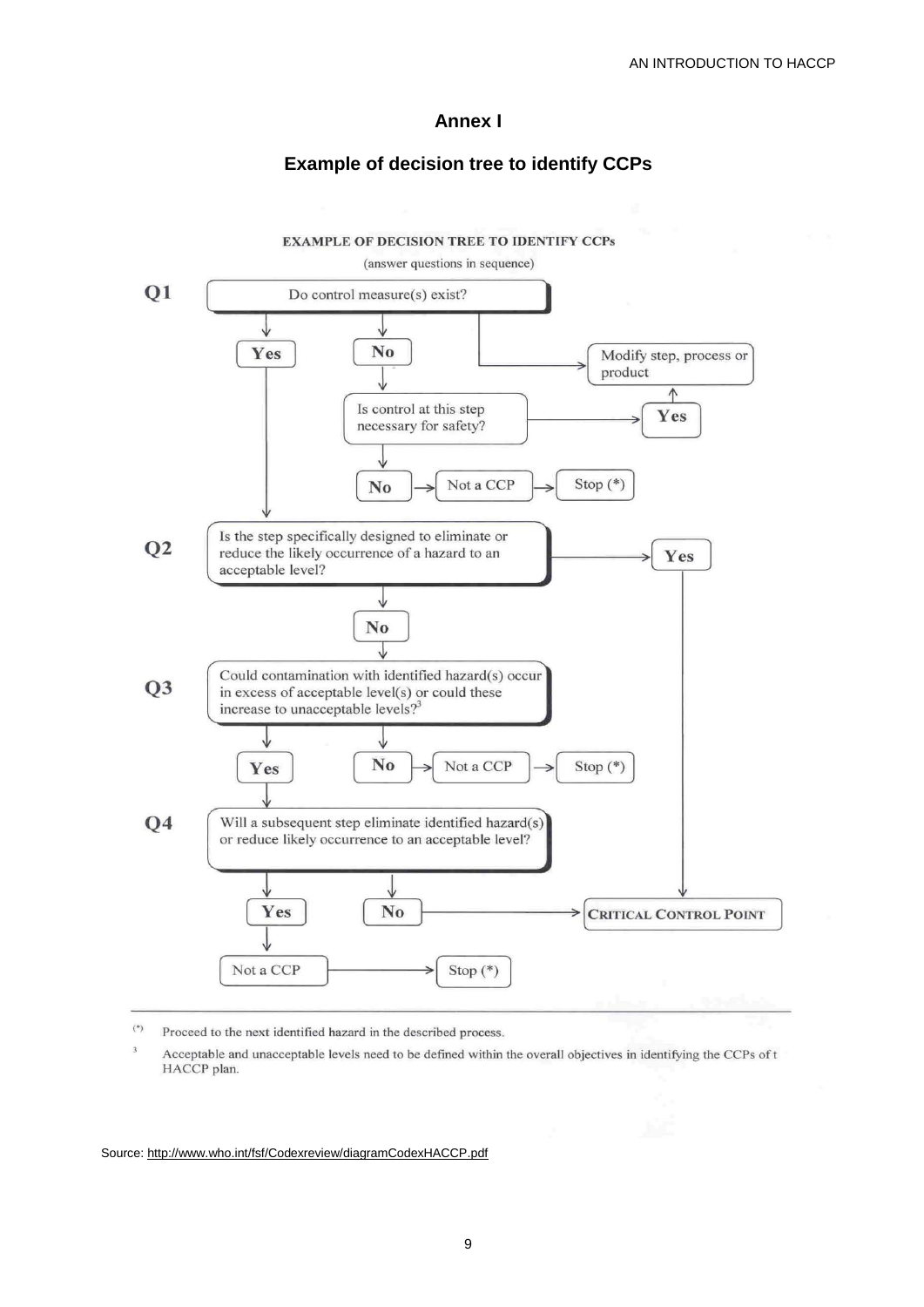# **Annex II**

# **List of selected websites where information about HACCP can be obtained**

- **Codex Alimentarius Commission** of the Food and Agricultural Organisation (FAO) of the United Nations. http://www.codexalimentarius.net. This site contains information on Codex Standards as well as other standards including HACCP.
- **U.S. Food and Drug Administration** web site available from http://vm.cfsan.fda.gov/~lrd/haccp.html. This site gives useful information on HACCP principles and application guidelines.
- **National Center for Food Safety and Technology (NCFST)** Consortium of academia, industry, and government working together in Illinois, USA, to ensure the safety and quality of the nation's food supply. http://www.iit.edu/~ncfs/
- **The Society for Food Hygiene Technology in the United Kingdom.** A group of professional people who recognised the need for an organisation to cover the interests and views of everyone involved in food hygiene in its widest application throughout the food chain. http://www.sofht.co.uk
- **The Seafood Network Information Centre** web site providing information including generic HACCP plans and current progress in the area of seafood HACCP. http://seafood.ucdavis.edu/pubs/99resources.htm.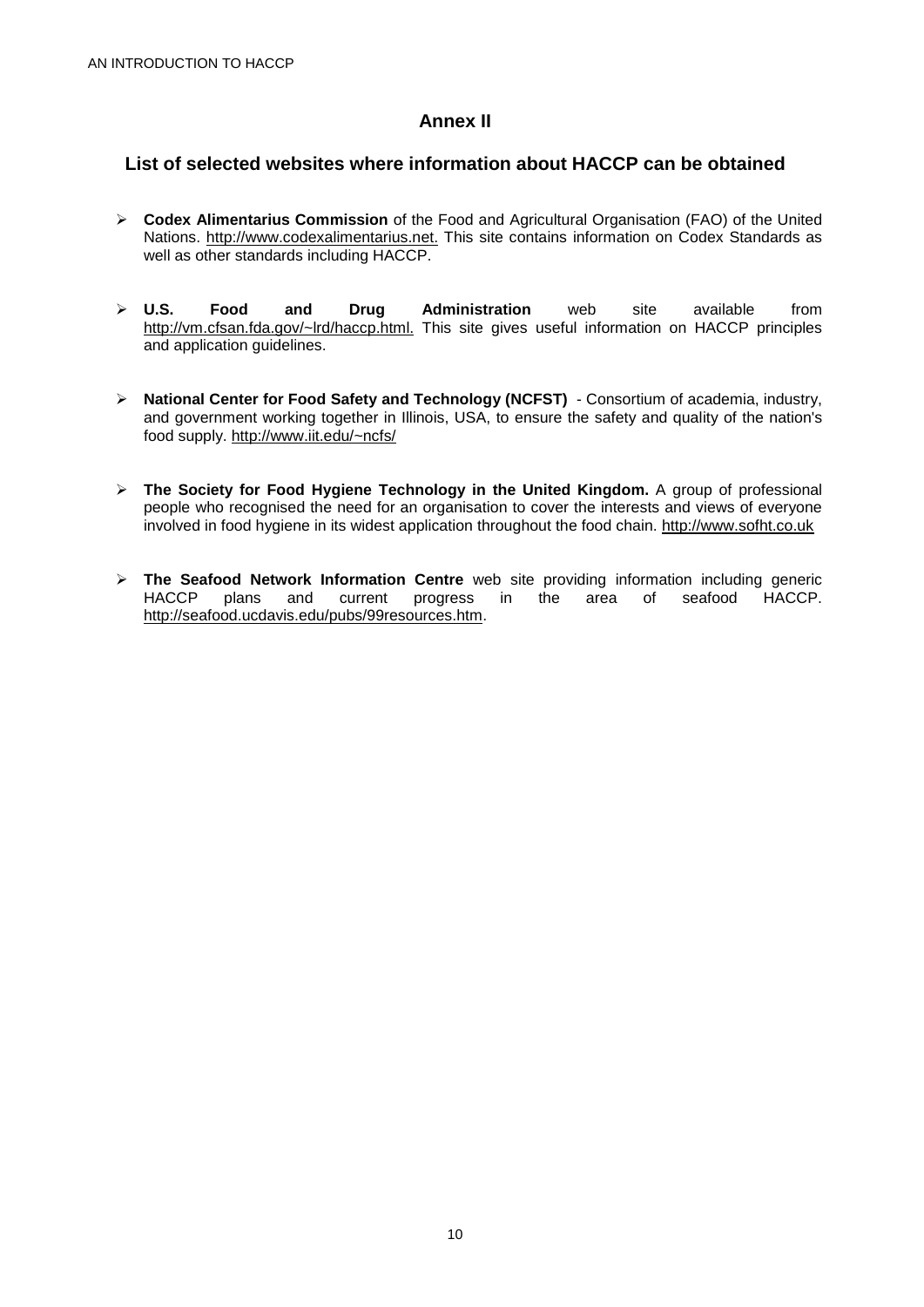# **Annex III**

# **List of selected documents on HACCP**

#### *a. Documents downloadable free from the Internet*

Strategies for Implementing HACCP in Small and/or Less Developed Businesses (1999), World Health Organization (WHO), Avenue Appia 20, 1211 Geneva 27, Switzerland, Tel: +41 22 791 21 11, Fax: +41 22 791 3111, E-mail: info@who.int Internet: http://www.who.int Available to download for free from the WHO web site at http://www.who.int/fsf/smallHACCPconsulreport.pdf. This report presents the benefits of and barriers to implementing HACCP, gives advice on development of sector-specific industry guides and provides guidelines for the application of the HACCP System to Small and/or Less Developed Businesses.

Hazard Analysis and Critical Control Point (HACCP) Principles and Application Guidelines, available from the Internet: http://www.fst.vt.edu/haccp97/ Adopted by the National Advisory Committee, USA, on Microbiological Criteria for Foods, this document is a review of the HACCP principles and application guidelines.

Hazard Analysis and Critical Control Point (HACCP) System and Guidelines for its Application, Alinorm 97/13A Appendix II, Codex Committee on Food Hygiene, Codex Alimentarius Commission, http://www.codexalimentarius.net. The Codex defines terms used in HACCP and the seven HACCP principles; provides twelve steps for the application of HACCP; and a decision tree to identify critical control points.

#### *b. Books*

Quality Management Systems for the Food Industry, A Guide to ISO 9001/2, Andrew Bolton, Editor, GBP 66. Hardcover, 208 pages, latest edition October1996, Aspen Publishers; ISBN: 07 5140 30 32. This volume deals with the ISO 9000:1994 series of standards, providing guidance on what is required to achieve certification, and making reference to sources of further information, training and guidance. Describes what the standards are, what they mean and how to implement them. Guidance is given on the basic format for a suitable quality management system for the food industry.

ISO 15161:2001, Guidelines on the application of ISO 9001:2000 for the food and drink industry. International Organization for Standardization. CHF 116. ISO, Case postale 56, CH 1211, Geneva 20, Switzerland, Tel: +41 22 749 0111, Fax: +41 22 733 34 30, E-mail: sales@iso.ch Internet: http://www.iso.org The standard is also obtainable from national standards bodies in ISO member countries. This document contains guidelines on applying ISO 9001:2000 to the food and drink industry, explaining how to integrate HACCP within an ISO 9001 QMS.

The economics of HACCP – costs and benefits.

Unnevehr L J (Dr.), Editor; Department of Agricultural and Consumer Economics, University of Illinois, USA. 2000, 412 pages. Eagan Press, St. Paul, Minnesota, USA. This new book contains the papers presented at a conference held in June 1998 on "The economics of HACCP. Over 130 participants attended the conference which covered several emerging issues for economics and agro-business research related to the use of HACCP in the food industry.

#### HACCP: A Practical Approach.

Mortimore S and Wallace C. 2nd edition 1998. 403 pages. Gaithersburg, Maryland: Aspen, Aspen Publishers, Inc. 200 Orchard Ridge Drive, 20878 Gaithersburg, MD USA. Study providing a step-by-step approach for developing a Hazard Analysis and Critical Control Point (HACCP) System - explains each of HACCP techniques and gives examples; includes case studies illustrating various HACCP application aspects in food management systems.

#### How to HACCP: an illustrated guide

Dillon M and Griffith C., 1995. 83 pages. M.D. Associates, Cleethorpes Enterprise Centre, Unit 43, Jackson Place, Humberston, Grimsby, South Humberside DN 36 4AS UK. Handbook on Hazard Analysis and Critical Control Point (HACCP) system development designed to assist small businesses and students gain an insight into practical aspects of food production and management systems – explains HACCP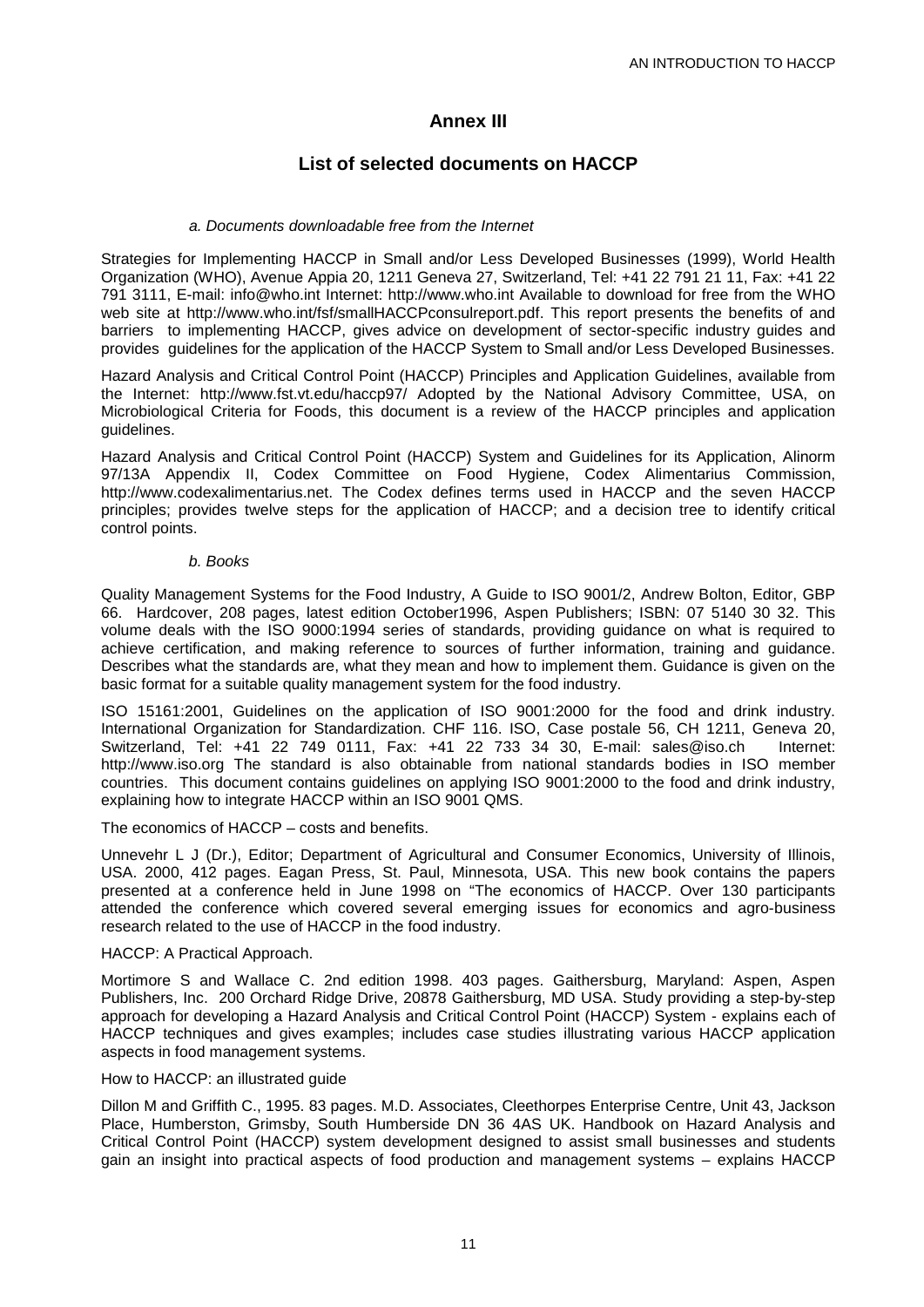methodology – reviews risk assessment and analysis methods – includes illustrations and diagrams; appendices with practical information and reference sources to assist the HACCP team.

Food Quality and Safety Systems – A training manual on food hygiene and the Hazard Analysis and Critical Control Point (HACCP) system. Food and Agriculture Organization (FAO) of the United Nations, 1998, 243 pages, Publishing Management Group, FAO Information Division, ISBN: 92-5-104115-6. The book is intended for trainers in food quality and safety assurance at the government and industry levels. The manual consists of three sections: Principles and methods of training; Recommended International Code of Practice – General Principles of Food Hygiene; and The Hazard Analysis and Critical Control Point (HACCP) system